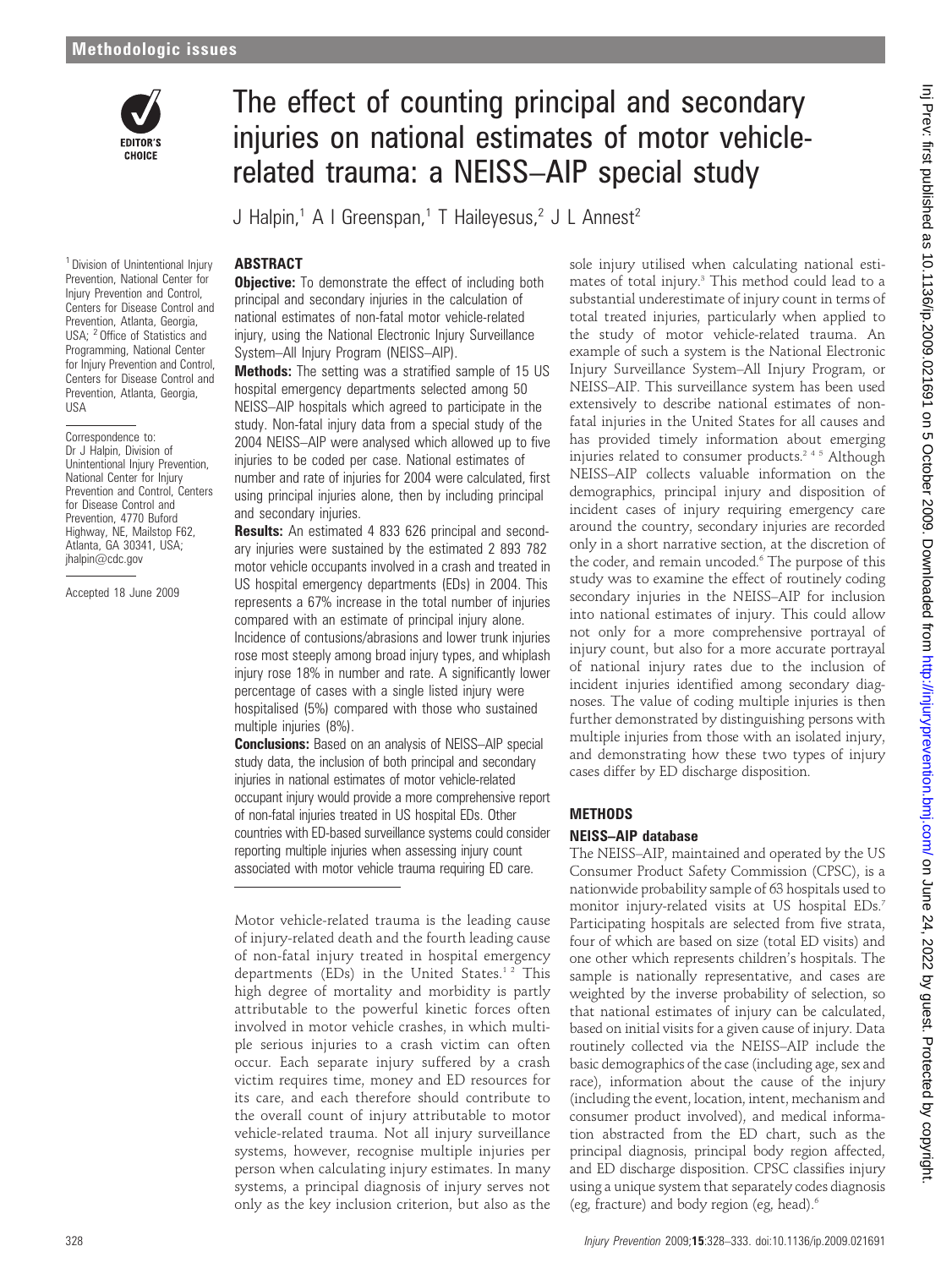#### Special study data collection and subject selection (1 January 2004–31 December 2004)

A stratified random sample of 15 hospitals (three per stratum) was selected from the 50 NEISS–AIP hospitals which agreed to participate in the special study. In addition to routinely collected data, a special screen in the data acquisition software required a NEISS coder to record up to four secondary injury diagnoses per person (and their respective affected body regions), and to order these injury diagnoses as listed by the treating physician. The special screen was triggered when the injured person was identified as a ''motor vehicle occupant'' involved in a collision, rollover, crash or some other event involving another vehicle or object.<sup>6</sup> The type of motor vehicle involved in the crash could include cars, pickup trucks, vans, heavy transport vehicles, buses and SUVs, but did not include small recreational vehicles, such as motorcycles, ATVs, snowmobiles and go-carts. This study was approved by CDC's Institutional Review Board.

#### Classification of injuries

Each separate injury was assigned a number by its listing in the ED record (first listed injury through fifth listed injury), and these were then grouped into two categories: principal injuries (first-listed injury), and secondary injuries (second through fifth-listed injuries). Injury count was then calculated in two ways: first by summing all principal injuries (total principal injuries), and second by summing principal and secondary injuries (total multiple injuries).

#### Calculation of injury rates

To produce stable estimates, NEISS–AIP injury categories for diagnosis and body region were combined into five broad diagnosis categories and seven broad body region categories. For each category, an incident case (person) was identified in two ways: first by whether a given injury type had been listed as the principal injury for that person, and second by whether a given injury type had been listed among any of the five possibly listed injuries for that person. Due to the broad injury categories used in this study, a person could often have more than one injury of a certain type listed among their multiple injuries. For example, a sprain/strain injury could occur as both the first-listed and third-listed injury treated in the ED for a given person. As fig 1 shows, such a person would contribute two sprain/strain injuries to the overall count of sprain/strain injury, but would contribute only one case of sprain/strain injury to the incidence of sprain/strain.

# Definitions of whiplash and traumatic brain injury

Sprain/strain injuries to the neck were used to define whiplash injuries, while traumatic brain injury (TBI) was defined by combining concussions and internal organ injuries of the head. Although these NEISS–AIP codes can serve only as a proxy for a more specific diagnosis, this technique has been used in past studies to identify and study whiplash injury and TBI within NEISS-AIP datasets.<sup>89</sup>

# Calculation of national estimates

National estimates were generated using SAS and SUDAAN software. Each injury was assigned its own weight, based on the inverse probability of the selection of the hospital at which the injured person was treated. National estimates were calculated by summing the weights for each separate injury, and 95% CIs around estimates were calculated using a direct

variance estimation procedure that accounted for the sample weights and the complex sample design.<sup>10</sup> For annual rate calculations per 100 000 persons, denominator data were obtained from US Census Bureau bridged-race population estimates for 2004.11

To verify that the sample of 15 hospitals from this special study could produce national estimates comparable to the full NEISS sample of 63 hospitals, demographic characteristics of the two samples were compared and found to be similar. As expected, the coefficients of variation for national estimates derived from this pilot study were greater than those for the full 2004 dataset. Most national estimates and rates presented in the tables had coefficients of variation (CV) less than 30 and were considered to be reliable. However, a few estimates and rates had CVs just above 30 and therefore are reported as possibly unreliable, likely due to the relatively small number of NEISS hospitals participating in this special study.

#### Comparison of persons with multiple versus isolated injury

A person treated for ''multiple injuries'' was defined as one in which two or more injuries were listed in the ED record, while those with only one listed injury were labelled as having an "isolated injury". These two categories were compared by sex, age and disposition.  $\chi^2$  Tests were applied to test for statistically significant differences between proportions of the two groups.<sup>12</sup>

# RESULTS

Table 1 compares the total number of principal injuries to the total number of multiple injuries, with results stratified by diagnosis and body region. Total injury count attributable to motor vehicle-related trauma increased 67% when calculated as the sum of all listed injuries in the ED record. Contusions/ abrasions and lacerations/avulsions were associated with the greatest increases in count (110% and 62%), while fractures/ dislocations rose 39%. Extremity injuries and lower trunk injuries accounted for the greatest increases among body regions (122% and 113%), while the head and neck showed the smallest increases in count (36% and 21%). In terms of more specific injuries, an 18% increase in whiplash injury count was identified, as well as an 11% increase in the unweighted number of TBI injuries. (Due to the small sample size, the increase for TBI injuries could only be calculated using unweighted numbers.)

Table 2 presents diagnosis-specific and body-region specific injury rates. Contusions/abrasions showed the greatest increase in rate ratio by diagnoses (rate ratio  $= 1.61$ ), while the lower trunk region showed the greatest increase by body region (rate ratio = 2.08). The rate for whiplash injury rose by a factor of 1.18.

Table 3 illustrates the distribution of individual injuries by their listing in the ED record. It shows that the first two listed injuries account for nearly 90% of total injury count, with the second-listed injury alone accounting for 70% of the total secondary injury count (ie, 2nd through 5th listed injuries).

In table 4, persons with multiple injury are compared to those with isolated injury by sex, age and disposition. Nearly half (46%) of all persons in the database were treated in the ED for at least two injuries. The larger proportion of both multiple injury patients and isolated injury patients were female. Those in the 0–14 year-old age group were twice as likely to be treated for isolated injuries as for multiple injuries. Persons with multiple injuries were significantly more likely to be hospitalised than those with isolated injuries (8% vs 5% hospitalisation percentage, respectively;  $p<0.001$ ).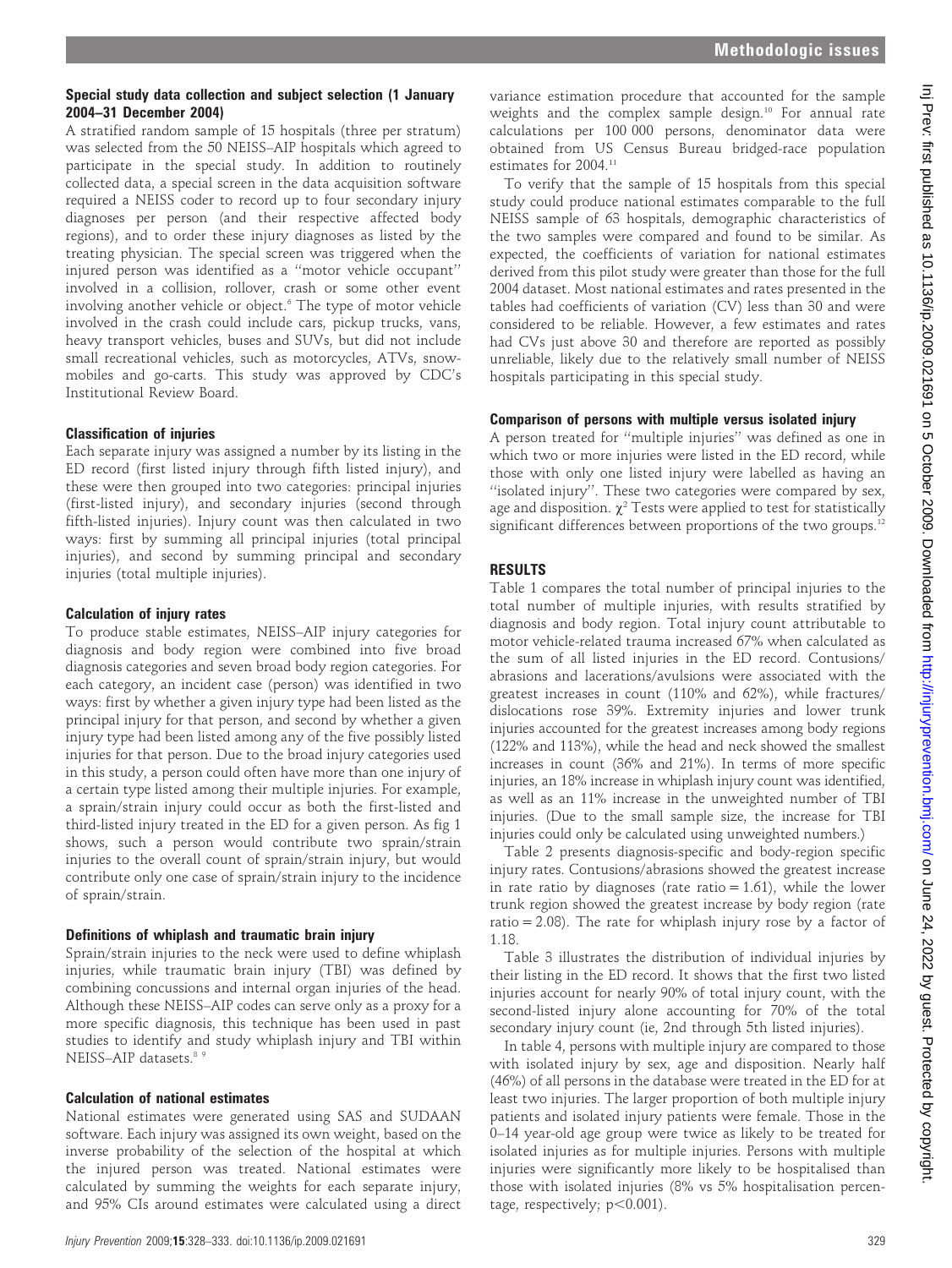# Calculation of Total Number and Incidence of Sprain/Strain injury

|                                    | <b>Patient 1</b>         | <b>Patient 2</b>                | Patient 3     | Patient 4  | <b>Patient 5</b> |       |
|------------------------------------|--------------------------|---------------------------------|---------------|------------|------------------|-------|
| Dx <sub>1</sub>                    | Sprain/Strain            | Internal Organ<br><b>Injury</b> | Fracture      | Laceration | Contusion        |       |
| Dx2                                | Fracture/Disloc<br>ation | Sprain/Strain                   | Sprain/Strain | Contusion  | Sprain/Strain    |       |
| Dx <sub>3</sub>                    | Contusion/Abra<br>sion   | Laceration                      |               | Contusion  | Sprain/Strain    |       |
| $Dx$ 4                             |                          | Sprain/Strain                   |               |            |                  |       |
| $Dx$ <sub>5</sub>                  |                          | Contusion                       |               |            |                  | Total |
| Total number of<br>S/S Injury      |                          | 2                               | 1             | 0          | 2                | 6     |
| Principal Injury<br>Incident case? | Yes                      | No                              | No            | No         | No.              | 1     |
| Multiple Injury<br>incident case?  | Yes                      | Yes                             | Yes           | No         | Yes              | 4     |

Note: "S/S" is used as an abbreviation for "Sprain/Strain"

Figure 1 Illustrative example distinguishing total injuries, incident cases (persons) using principal injury alone, and incident cases (persons) using multiple injuries, for the diagnosis of sprain/strain.

# **DISCUSSION**

We estimate that while 2 893 782 people received ED treatment for non-fatal injuries resulting from motor vehicle-related trauma in the United States in 2004, they sustained a total of 4 833 626 separate injuries. While the NEISS–AIP currently describes ED-treated injury count in terms of the number of persons injured (based on principal injuries alone), this study shows that total ED-treated injury count due to motor vehiclerelated trauma would increase 67% by recognising and including up to five treated injuries per person. While this figure still does

Table 1 Estimated number of non-fatal motor vehicle occupant injuries and percentage increase using principal versus multiple injuries per case, United States, 2004

| <b>Characteristics</b>  | <b>Unweighted</b><br>number,<br>principal<br>injuries | Weighted estimate,<br>principal injuries | <b>Unweighted</b><br>number.<br>multiple<br>injuries | Weighted estimate,<br>multiple injuries | % increase<br>(using<br>weighted<br>estimates) |
|-------------------------|-------------------------------------------------------|------------------------------------------|------------------------------------------------------|-----------------------------------------|------------------------------------------------|
| All injuries            | 16250                                                 | 2893782                                  | 26727                                                | 4833626                                 | 67                                             |
| <b>Diagnosis</b>        |                                                       |                                          |                                                      |                                         |                                                |
| Sprain/strain           | 7864                                                  | 1381097 (48%)                            | 11607                                                | 2008720 (41%)                           | 45                                             |
| Contusion/abrasion      | 4177                                                  | 757086 (26%)                             | 8441                                                 | 1591925 (33%)                           | 110                                            |
| Laceration/avulsion     | 752                                                   | 169303† (6%)                             | 1408                                                 | 275004 (6%)                             | 62                                             |
| Fracture/dislocation    | 1172                                                  | 196045† (7%)                             | 1721                                                 | 272648† (6%)                            | 39                                             |
| Other*                  | 2285                                                  | 390252 (14%)                             | 3550                                                 | 685329 (14%)                            | 76                                             |
| Body region             |                                                       |                                          |                                                      |                                         |                                                |
| Head                    | 2515                                                  | 410509 (14%)                             | 3305                                                 | 558693 (12%)                            | 36                                             |
| Neck                    | 5671                                                  | 979228 (33%)                             | 6808                                                 | 1183740 (25%)                           | 21                                             |
| Upper trunk             | 2541                                                  | 451899 (16%)                             | 4781                                                 | 844120 (17%)                            | 87                                             |
| Lower trunk             | 1904                                                  | 348150 (12%)                             | 4194                                                 | 742928 (15%)                            | 113                                            |
| <b>Extremities</b>      | 2345                                                  | 432931 (15%)                             | 5197                                                 | 962249 (20%)                            | 122                                            |
| Other                   | 1063                                                  | 248087 (9%)                              | 2097                                                 | 441050 (9%)                             | 78                                             |
| Unknown:                | 211                                                   |                                          | 345                                                  |                                         |                                                |
| Specific injury         |                                                       |                                          |                                                      |                                         |                                                |
| Whiplash injury         | 5499                                                  | 955588                                   | 6486                                                 | 1127085                                 | 18                                             |
| Traumatic Brain Injury: | 1731                                                  |                                          | 1940                                                 |                                         |                                                |

All percentages represent column percentages.

\*The ''other'' diagnosis category includes internal organ injury and concussion.

{The coefficient of variation for this result was slightly above 30, and thus marginally unstable.

{The ''unknown'' body region and ''traumatic brain injury'' category had coefficients of variation substantially greater than 30, therefore only unweighted counts are presented.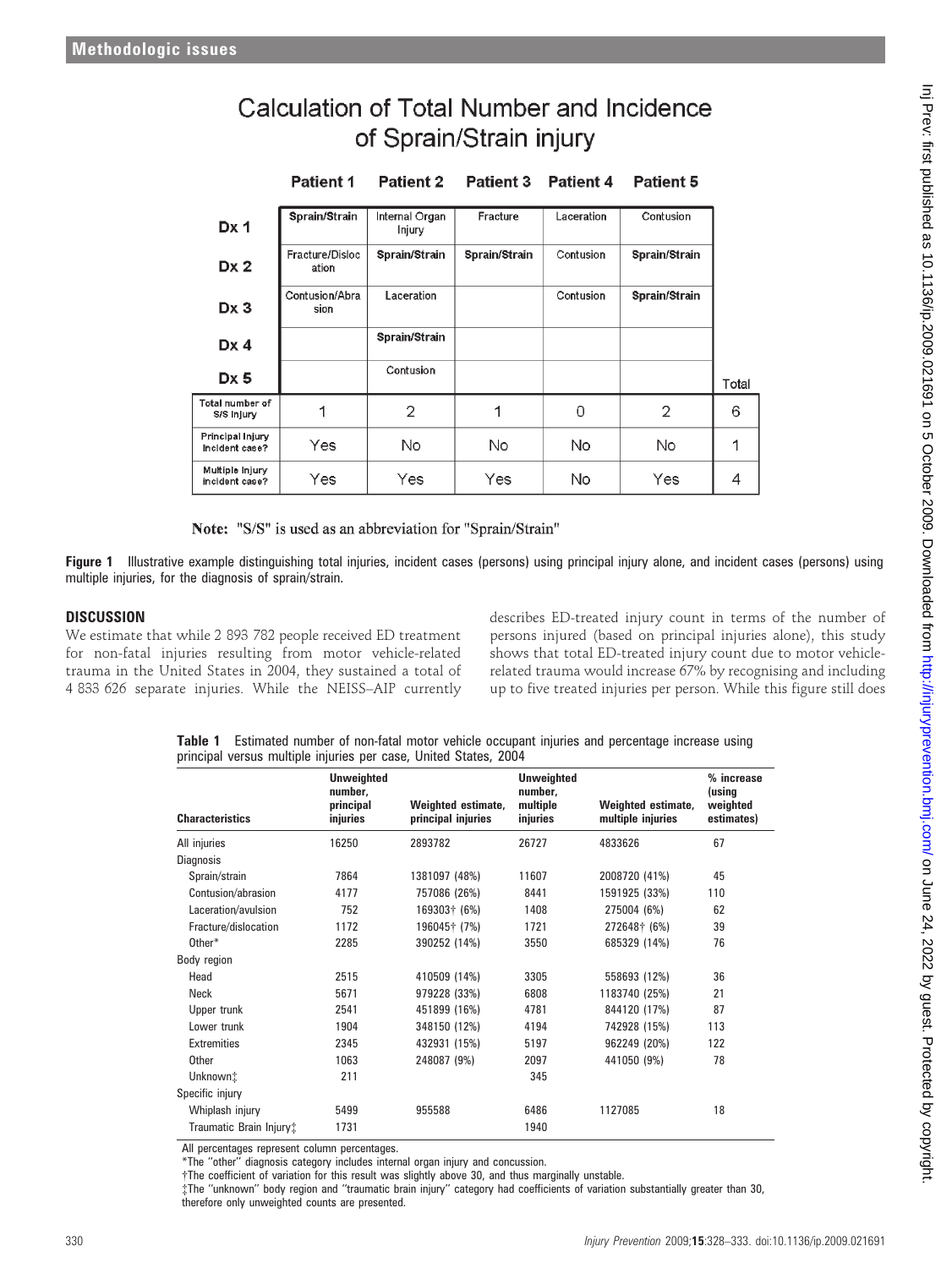Table 2 Unweighted and weighted number of incident cases of injury (persons) and associated rates; comparison using principal and multiple injury incident cases

| <b>Characteristics</b> | <b>Unweighted</b><br>principal<br>injury<br>incident<br>cases | Weighted<br>principal<br>injury<br>incident<br>cases | <b>Principal</b><br>injury rate<br>(per<br>100 000<br>persons) | <b>Unweighted</b><br>multiple<br>injury<br>incident<br>cases | Weighted<br>multiple<br>injury<br>incident<br>cases | <b>Multiple</b><br>injury rate<br>per 100 000<br>persons | Rate ratio |
|------------------------|---------------------------------------------------------------|------------------------------------------------------|----------------------------------------------------------------|--------------------------------------------------------------|-----------------------------------------------------|----------------------------------------------------------|------------|
| Diagnosis              |                                                               |                                                      |                                                                |                                                              |                                                     |                                                          |            |
| Sprain/strain          | 7864                                                          | 1381097                                              | 470                                                            | 8970                                                         | 1575267                                             | 536                                                      | 1.14       |
| Contusion/abrasion     | 4177                                                          | 757086                                               | 258                                                            | 6588                                                         | 1221482                                             | 416                                                      | 1.61       |
| Laceration/avulsion    | 752                                                           | 169302                                               | 58                                                             | 1277                                                         | 250812                                              | 85                                                       | 1.47       |
| Fracture/dislocation   | 1172                                                          | 196044                                               | 67                                                             | 1423                                                         | 234762                                              | 80                                                       | 1.19       |
| Other*                 | 2285                                                          | 390252                                               | 133                                                            | 3041                                                         | 685329                                              | 233                                                      | 1.75       |
| Body region            |                                                               |                                                      |                                                                |                                                              |                                                     |                                                          |            |
| Head                   | 2515                                                          | 410509                                               | 140                                                            | 3023                                                         | 514254                                              | 175                                                      | 1.25       |
| <b>Neck</b>            | 5671                                                          | 979228                                               | 334                                                            | 6769                                                         | 1177315                                             | 401                                                      | 1.20       |
| Upper trunk            | 2541                                                          | 451899                                               | 154                                                            | 4369                                                         | 773642                                              | 263                                                      | 1.71       |
| Lower trunk            | 1904                                                          | 348150                                               | 119                                                            | 4082                                                         | 724574                                              | 247                                                      | 2.08       |
| <b>Extremities</b>     | 2345                                                          | 432931                                               | 147                                                            | 4271                                                         | 786243                                              | 268                                                      | 1.82       |
| Other                  | 1063                                                          | 248087                                               | 85                                                             | 1977                                                         | 391677                                              | 133                                                      | 1.56       |
| Specific injury        |                                                               |                                                      |                                                                |                                                              |                                                     |                                                          |            |
| Whiplash injury        | 5499                                                          | 955588                                               | 325                                                            | 6474                                                         | 1126207                                             | 384                                                      | 1.18       |

Rates are expressed as injury cases per 100 000 persons.

\*The ''other'' diagnosis category includes internal organ injury and concussion.

not represent the complete count of injuries treated in US emergency departments (eg, second visits for the same injury are not included in national estimates), the coding of secondary injuries could provide a more comprehensive picture of the number and range of motor vehicle-related injuries which require emergency care, and impact the rates of injury reported by the NEISS–AIP. This substantial increase in injury count and injury rates could have important implications when studying such issues as the cost of ED care, ED resource allocation, and the time required to treat motor vehicle trauma victims in the ED.

All diagnosis and body region categories incurred substantial increases in total count with the addition of secondary injuries; however, these increases were not evenly distributed to all categories in terms of relative frequency. While the rank order of diagnosis types remained unchanged, the addition of secondary injuries did change the relative frequency of injuries to certain body regions, with extremity and lower trunk injuries rising in relative rank order of frequency. Because the diagnosis categories were very broad, a more specific injury was also chosen for further study. Whiplash has been cited as the single most common non-fatal injury diagnosis listed by ED physicians in the United States.<sup>8</sup> While its severity may vary considerably, whiplash is typically considered to be relatively minor in nature, and may often be listed by ED physicians as a secondary injury for crash victims who were treated for multiple injuries in the ED. As a result, whiplash is particularly prone to being underestimated by ED surveillance systems, such as the NEISS–AIP, which include only the principal diagnosis in

**Table 3** Distribution of injuries by their listing in the emergency department record

| Injury type | <b>Diagnosis</b><br>listing | <b>Unweighted</b><br>injuries | % of total<br>injury | % of total<br>secondary<br>injury |
|-------------|-----------------------------|-------------------------------|----------------------|-----------------------------------|
| Principal   | First                       | 16250                         | 61                   | n/a                               |
| Secondary   | Second                      | 7483                          | 28                   | 70                                |
|             | <b>Third</b>                | 2275                          | 9                    | 22                                |
|             | Fourth                      | 581                           | 2                    | 6                                 |
|             | Fifth                       | 138                           | $<$ 1                |                                   |

injury estimates. In one study using NEISS–AIP data, Quinlan et  $al^8$  estimated that approximately 955 000 persons had been treated in US EDs for whiplash injuries during the year 2000. While our study estimated that 955 588 persons were treated with a principal diagnosis of whiplash due to motor vehicle crash injury in 2004, after including both principal and secondary injuries, we estimated that the number of people with whiplash injury increased to approximately 1 127 000. This suggests that the NEISS–AIP may underestimate national whiplash injury count by as much as 18%, which could have important implications for preventive measures which are based on these estimates.

The inclusion of multiple injuries per person not only led to a substantial increase in the total number of injuries treated, but also to an increase in diagnosis-specific and body region-specific injury rates. This was not due to an increase in the total number of people injured in crashes overall, but instead to an identification of new incident cases of injury found by utilising the secondary injuries when determining incidence. It is necessary to keep in mind that by recognising multiple injuries per person, it becomes possible for one person to contribute an

Table 4 Distribution of sex, age and disposition for persons with multiple injury versus isolated injury, 2004

| <b>Multiple injury</b> | <b>Isolated injury</b> | p Value |  |
|------------------------|------------------------|---------|--|
| 1358044                | 1535582                |         |  |
|                        |                        |         |  |
| 634296 (47%)           | 684529 (45%)           | < 0.001 |  |
| 723748 (53%)           | 851053 (55%)           |         |  |
|                        |                        |         |  |
| 70458 (5%)             | 147893 (10%)           | < 0.001 |  |
| 697816 (51%)           | 732258 (48%)           |         |  |
| 402972 (30%)           | 432982 (28%)           |         |  |
| 186934 (14%)           | 222468 (14%)           |         |  |
|                        |                        |         |  |
| 1124358 (92%)          | 1462368 (95%)          | < 0.001 |  |
| 113822 (8%)            | 73233 (5%)             |         |  |
|                        |                        |         |  |

''Multiple injury'' is defined as a person who was treated for two or more injuries in the ED record.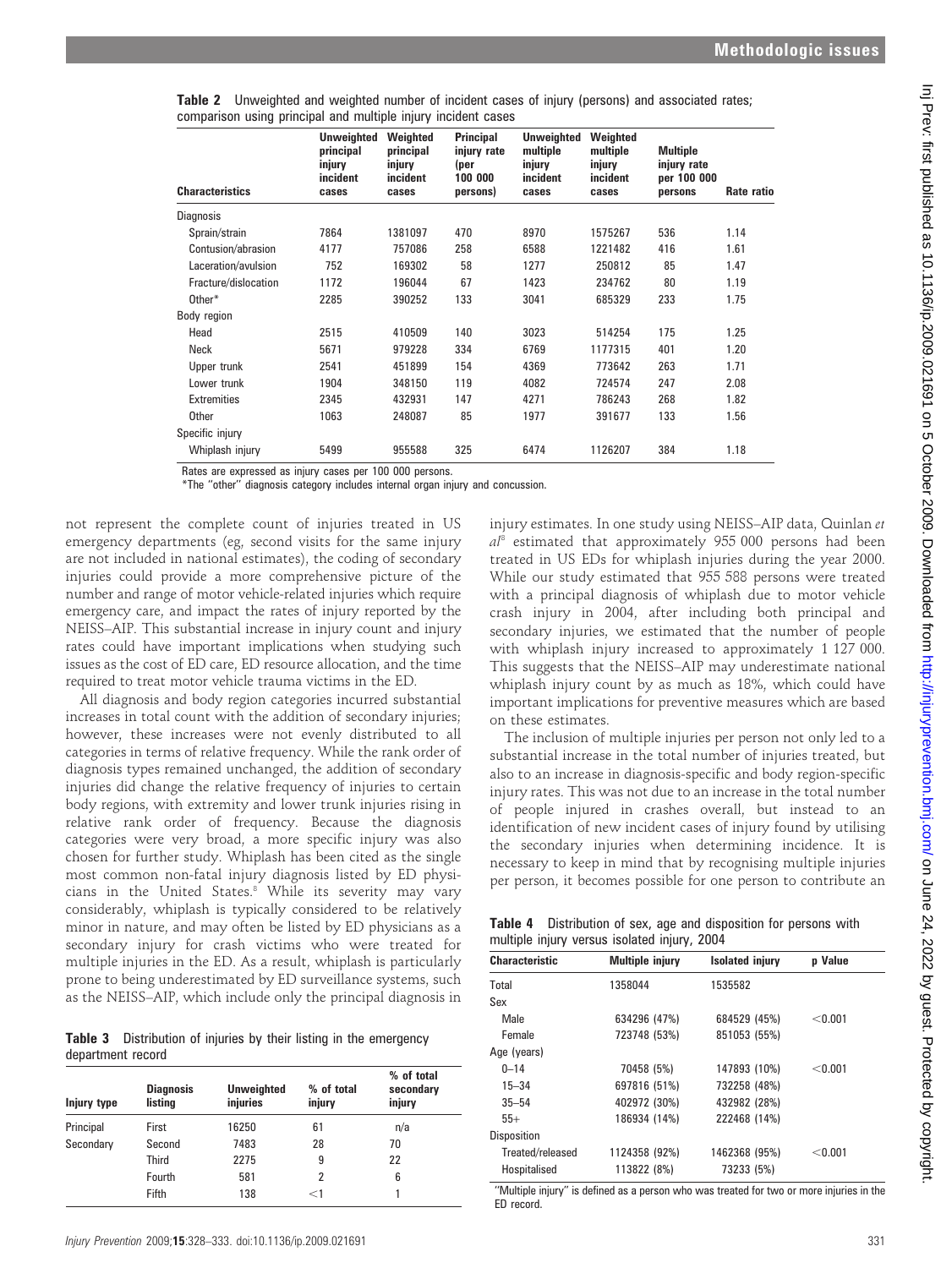incident injury to more than one diagnosis and body region. While at least one other study in the literature has demonstrated an increase in the number of total injuries found by including multiple injuries in an injury surveillance system.<sup>13</sup> no previous study has utilised multiple injuries to identify new incident cases of diagnosis-specific and body-region specific injury, and then use these to calculate revised diagnosis and body region specific rates. We found that by body region, the number of persons with lower trunk injury rose most steeply, with the rate of lower trunk injury doubling in comparison to principal lower trunk injuries alone. Furthermore, by diagnosis category, the number of persons with a diagnosis of contusion/ abrasion increased the most relative to other diagnosis categories, leading to a rate ratio of 1.6 compared to principal contusion/abrasion injuries alone.

Although up to five possible injuries per motor vehicle crash victim were recognised in this study, the majority of total injury count was recorded among the first two listed injuries. The sum of the first two listed injuries among all crash victims accounted for 90% of the total injury count apparent among all five listed injuries. These results suggest that by coding one additional injury per case (principal or first-listed plus the second-listed injury), the NEISS–AIP could capture the majority of the motor vehicle-related injuries treated in the ED. Such a technique would also prove useful considering the new case definition of injury which has recently been recommended for national and state injury surveillance systems which use hospital ED data.14 This new broadened definition includes injuries based on the first-listed diagnosis code or the first-listed external cause of injury code, which could occur among any of the listed diagnoses.14 Using this new definition and counting both the principal diagnosis (first-listed) and the second-listed diagnosis for injury cases may provide a more complete assessment of the total number and rate of injuries in the population of interest as a measure of injury count, while preserving the epidemiological integrity of the data.

In this study, the inclusion of multiple injuries per case led not only to a more comprehensive portrayal of count and rate of injuries, but also allowed us to distinguish people with multiple injuries from those with an isolated injury treated in the ED. We found that persons treated for multiple injuries in the ED were significantly more likely to be hospitalised than those with an isolated injury, with hospitalisation percentages of 8% and 5%, respectively ( $p<0.001$ ). The ability to distinguish between people with multiple and isolated injuries may be important when studying other outcome indices or patient populations. For instance, the relationship between multiple injury and clinical outcome has been well studied among hospitalised patients.13 15 16 One study, for example, demonstrated that distinguishing multiple from isolated injury cases allowed a more precise characterisation of the need for ICU care, as well as for predicting mortality.13 In that study, although 22.5% of all trauma patients with a principal injury to the head required ICU care, this figure dropped to 13% for those whose head injury was their only listed injury. Similarly, whereas 5.8% of all trauma patients with a principal injury to the head died while receiving hospital care, this figure dropped to 3.1% for those with isolated head injuries.

The findings of this pilot study are subject to several limitations, one of which is inherent to the small size of a pilot study. First, due to the small sample size and the stratified probability sample design, national estimates of the number and rate of injuries for very specific injury types (other than whiplash) were unreliable and not reported. Even when utilising

# What is already known on this subject

- $\triangleright$  With more than 2.6 million people treated in US hospital emergency departments in 2007, motor vehicle traffic occupant injury was the fourth leading cause for US hospital emergency department visits for non-fatal injury.
- $\triangleright$  Many of these injured persons were treated for multiple injuries, yet multiple injuries are not accounted for when determining national estimates of injury count by the NEISS– AIP. This study examines and compares the national injury count determined by accounting for a single injury per person versus accounting for any multiple injuries.

# What this study adds

- $\triangleright$  National motor vehicle occupant injury count rose 67% with the inclusion of both principal and secondary injuries in national estimates, and 90% of total injury count was captured by the first two listed diagnoses for each crash victim.
- $\triangleright$  Rate of contusions/abrasions and lower trunk injuries rose most steeply among broad injury types, and rate of whiplash injury rose 18%.
- $\triangleright$  A significantly lower percentage of cases with a single listed injury were hospitalised (5%) compared with those who sustained multiple injuries (8%).

very broad injury sub-categories, a number of national estimates for these sub-categories were unreliable and, therefore, not reported. Second, this sample was a stratified random sample from 50 of 63 NEISS–AIP hospitals that agreed to participate. While the distribution of demographic characteristics of patients in our 15 NEISS–AIP hospital subsample were similar to those in the full 63 NEISS–AIP sample, it is possible that our subsample differed in some unmeasured characteristics relevant to risk of multiple injuries, such as those associated with severity of the crash (eg, speed at impact). Third, NEISS–AIP coders were trained to record ED discharge diagnoses in the order as listed in the ED record. While ED physicians typically order diagnoses in declining order of severity, physicians may use different criteria for determining severity, and may vary in terms of the types of injury they choose to list in the ED record. Finally, this study was limited to motor vehicle-related trauma treated in an ED setting; therefore, the findings may or may not be relevant when counting multiple injuries per case associated with other external causes of injury or in other treatment settings.

# **CONCLUSION**

Multiple injuries requiring emergency care are common among persons treated in the ED for motor vehicle-related trauma. In this study, we have described the added number and increased rate of non-fatal injury that would be reported by a national surveillance system of ED-treated injury if multiple injuries per crash victim were included in national estimates. Although the underlying relative distribution of injuries was largely unaffected by the addition of secondary injuries, this study has demonstrated that the inclusion of secondary injuries allows for a more comprehensive portrayal of the total count and rate of